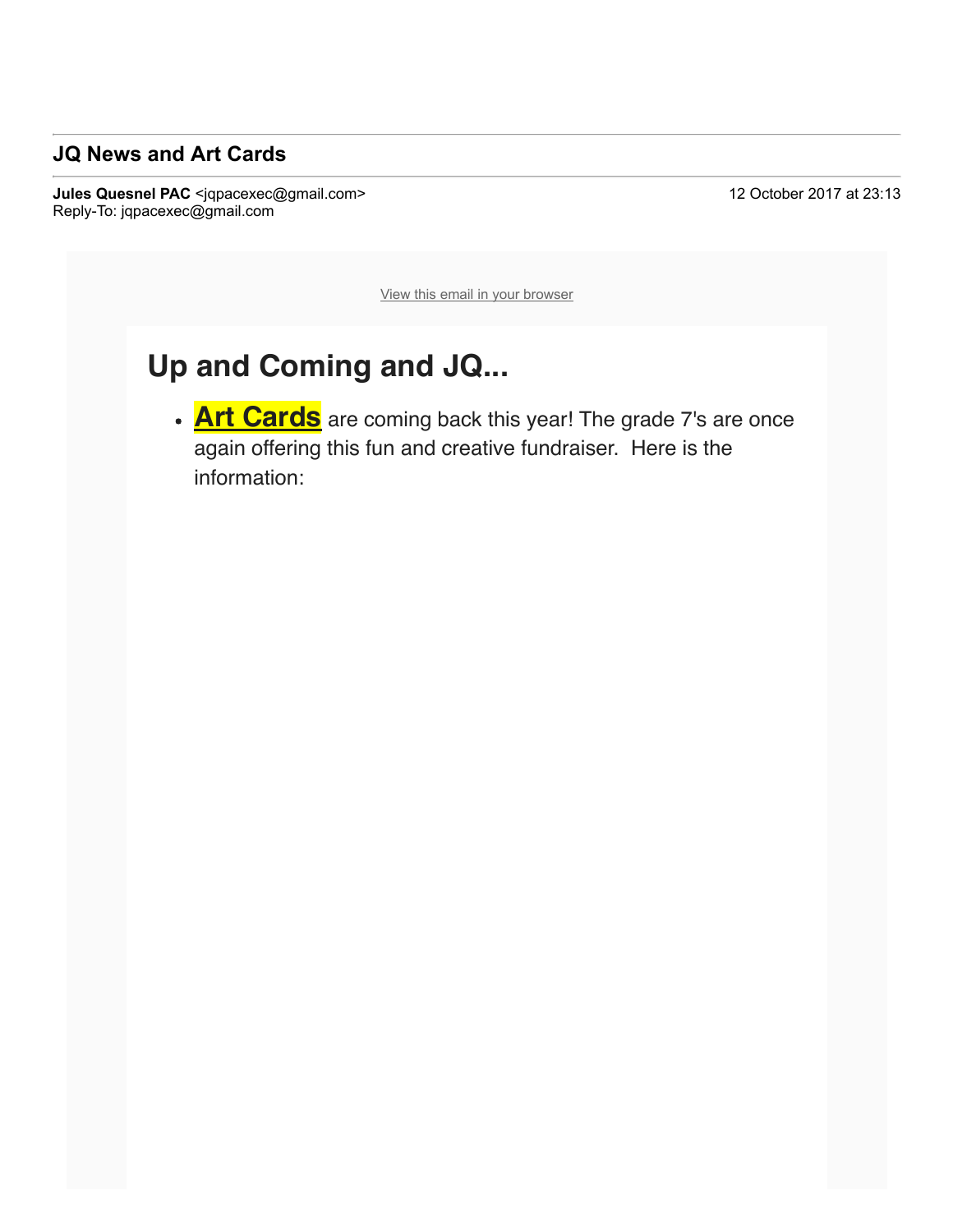

Our school is participating in Art Cards by Kids fundraiser this fall. Each student will be creating a work of art in the classroom with their teacher.

You will have the opportunity to purchase your child's greeting cards with their artwork on the front and their name and age on the back. New products are being offered in addition to cards - check out www.artcardsbykids.com for more details.

In October your child will bring home their sample card with instructions on how to order. Remember... grandparents and other family and friends love to have the opportunity to join in, so spread the art!

## Let's make this a successful fundraiser for our school!







Visit www.artcardsbykids.com for more information on this fun and exciting fundraiser

• Mad Science is beginning October 27 after school on Fridays from 3:15 - 4:15 for six weeks of exciting hands-on activities, watch fascinating demonstrations, join in enquirybased discussions, participate in individual and group experiments, and make amazing take-homes. Mad Science will spark the curiosity and imagination of children with fun science activities that will help them understand the world around them. see our website for more information and registration: https://jqpac.com/programs/extra-curricular/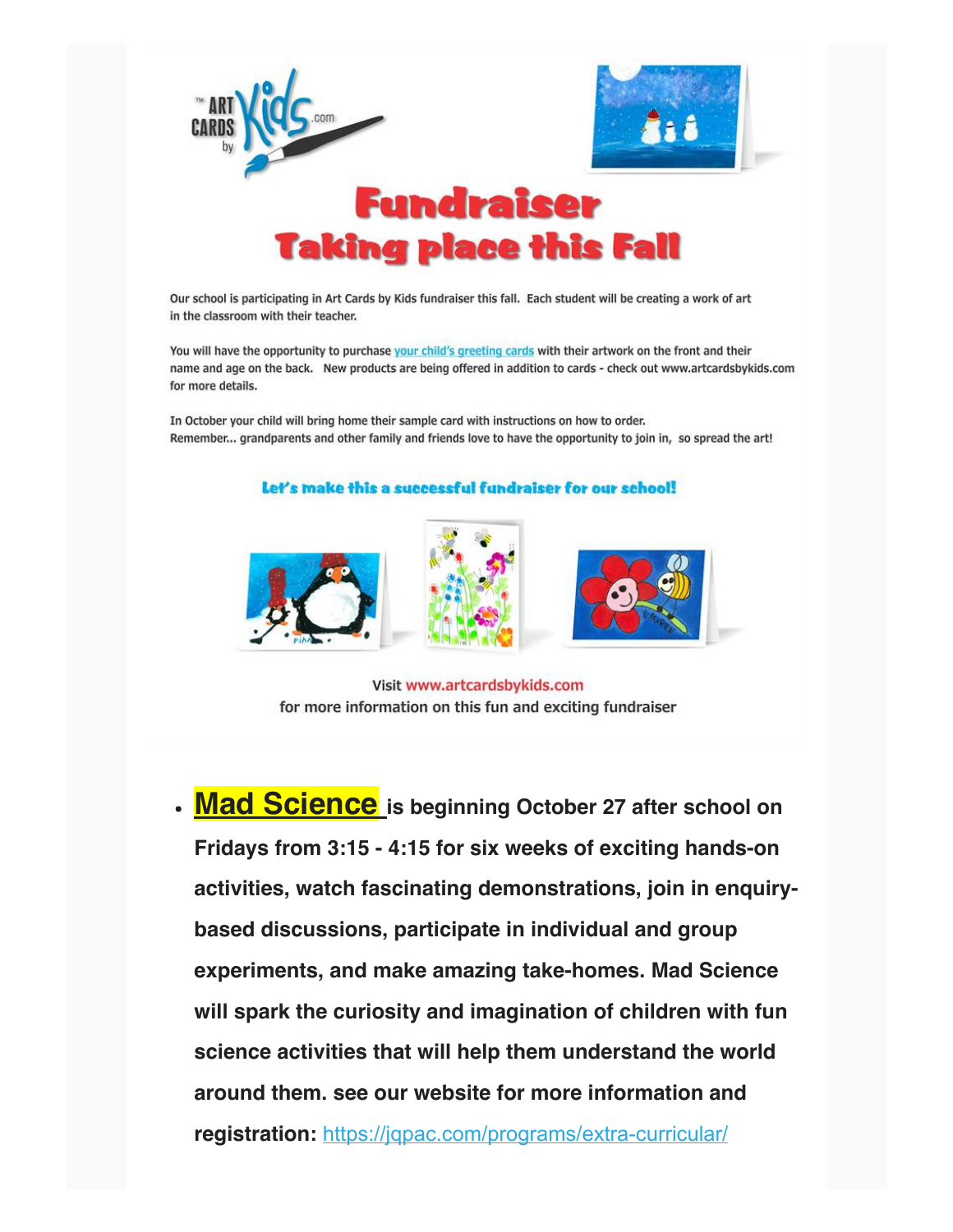**Rock Band** is beginning on Tuesday, October 16th at 3:15pm. The very talented Scotty McLeod singer/songwriter is leading the group. This is an exciting opportunity to put those music lessons to work! This group is low key. They pick their own music and work through it at a pace that suits the group. No stress!! Just fun! Not many people get to say they belong to a rock band! We need 5 kids for the programme to run. Check out our website for more information: https://jqpac. com/programs/extra-curricular/

**Beauty and The Beast subsidy applications available online on our website**. The Deadline for Subsidies is Tomorrow: Friday, October 13th. Please send applications to http://jqpacexec@gmail.com Thank you! Applications and more information available on our website: https://jqpac.com/programs/extra-curricular/musicaltheatre-beauty-the-beast/

**JQ Halloween Party for the Kids!** The very, very popular Halloween party for the grade 4's to 7 is coming up Friday, October 27th! Get those costumes ready! More information on our website: https://jqpac.com/events/pastevents/halloween-party/ Thank you again to our Sr. Trip organizing committee for this fun and spooky event!

**The JQ Parents Night to Party is live!** Please visit our website for more information and buy your early bird tickets. All proceeds going to support our Senior Trip. Thank you! https://jqpac.com/events/gala-1980s-pop-fete-november-3-2017/ Thank you to our Sr. Trip organizing committee for this very fun parent event.